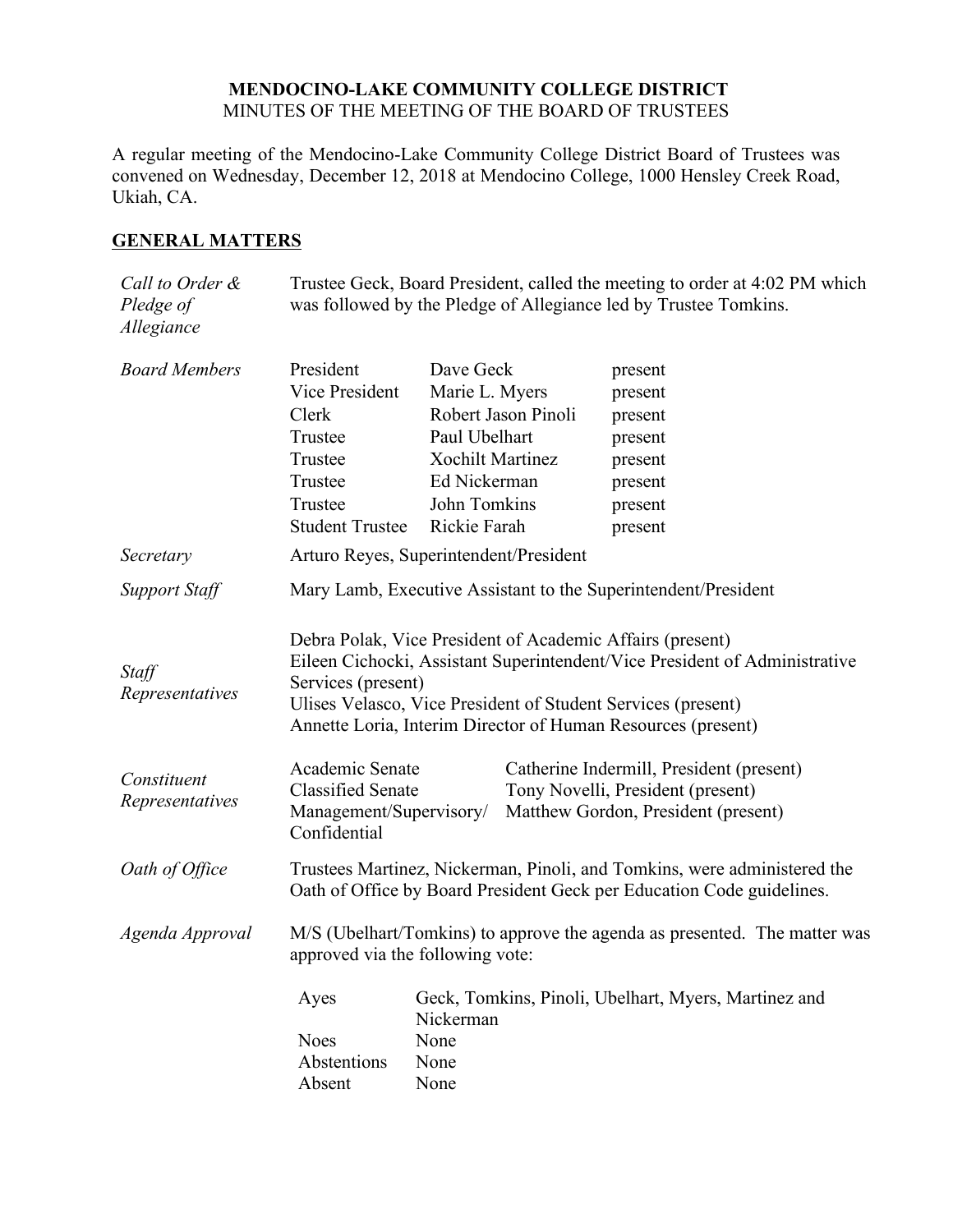| Minutes Approval           | M/S (Myers/Ubelhart) to approve the minutes of the regular Board meeting<br>held on November 14, 2018 as presented. The matter was approved with the<br>following vote:                                                                                                        |                                                                                                                                                                                                                                                                                                                                                                                                                                                                                                                                                                                                                                                                                                                                           |  |
|----------------------------|--------------------------------------------------------------------------------------------------------------------------------------------------------------------------------------------------------------------------------------------------------------------------------|-------------------------------------------------------------------------------------------------------------------------------------------------------------------------------------------------------------------------------------------------------------------------------------------------------------------------------------------------------------------------------------------------------------------------------------------------------------------------------------------------------------------------------------------------------------------------------------------------------------------------------------------------------------------------------------------------------------------------------------------|--|
|                            | Ayes<br><b>Noes</b><br>Abstentions<br>Absent                                                                                                                                                                                                                                   | Geck, Tomkins, Pinoli, and Myers<br>None<br>Martinez and Nickerman<br>None                                                                                                                                                                                                                                                                                                                                                                                                                                                                                                                                                                                                                                                                |  |
| Recognition of<br>Retirees | college.                                                                                                                                                                                                                                                                       | The board recognized Lana Eberhard for her 10 years of service and Peggy<br>Randrup for her 41 years of service to the district. Both employees will be<br>retiring from the district on December 31, 2018. Ms. Eberhard was present and<br>addressed and the board. In her absence, Vice President Polak provided<br>highlights of Ms. Randrup's many accomplishments during her tenure at the                                                                                                                                                                                                                                                                                                                                           |  |
| <b>Public Comments</b>     | members.<br>projections.<br>$\bullet$<br>members.                                                                                                                                                                                                                              | Phil Warf addressed the board and conveyed his congratulations to the new<br>and continuing board members.<br>Marilyn Harden addressed the board as the Foundation President and<br>conveyed the Foundation's congratulations to the new and continuing board<br>Patrick Hickey from SEIU 1031 shared a copy of a report regarding budget<br>Toni Fort President of SEIU 1031 addressed the board members and<br>conveyed the group's congratulations to the new and continuing board<br>Patricia Gulyas addressed the board as a former voting member of the SEIU<br>1031 regarding a very recent Classified Union meeting and wanted the<br>board to be aware of a disturbing situation that occurred.<br>ANNUAL ORGANIZATIONAL MEETING |  |
| Election of Officers       | The order of election was for the offices of President, Vice President and Clerk.<br>The floor was opened for nominations for the 2019 year followed by the<br>following motions and voting:<br>M/S (Geck/Myers) to elect Trustee Pinoli as President of the Board of Trustees |                                                                                                                                                                                                                                                                                                                                                                                                                                                                                                                                                                                                                                                                                                                                           |  |
|                            | for the 2019 year. The matter was approved with the following vote:                                                                                                                                                                                                            |                                                                                                                                                                                                                                                                                                                                                                                                                                                                                                                                                                                                                                                                                                                                           |  |
|                            | Ayes                                                                                                                                                                                                                                                                           | Tomkins, Geck, Ubelhart, Martinez, Nickerman, Myers<br>and Pinoli                                                                                                                                                                                                                                                                                                                                                                                                                                                                                                                                                                                                                                                                         |  |
|                            | <b>Noes</b>                                                                                                                                                                                                                                                                    | None                                                                                                                                                                                                                                                                                                                                                                                                                                                                                                                                                                                                                                                                                                                                      |  |
|                            | Abstentions                                                                                                                                                                                                                                                                    | None                                                                                                                                                                                                                                                                                                                                                                                                                                                                                                                                                                                                                                                                                                                                      |  |
|                            | Absent                                                                                                                                                                                                                                                                         | None                                                                                                                                                                                                                                                                                                                                                                                                                                                                                                                                                                                                                                                                                                                                      |  |
|                            |                                                                                                                                                                                                                                                                                | Trustee Pinoli assumed his role as Board President.                                                                                                                                                                                                                                                                                                                                                                                                                                                                                                                                                                                                                                                                                       |  |

M/S (Geck/Tomkins) to elect Trustee Myers as Vice President of the Board of Trustees for the 2019 year. The matter was approved with the following vote: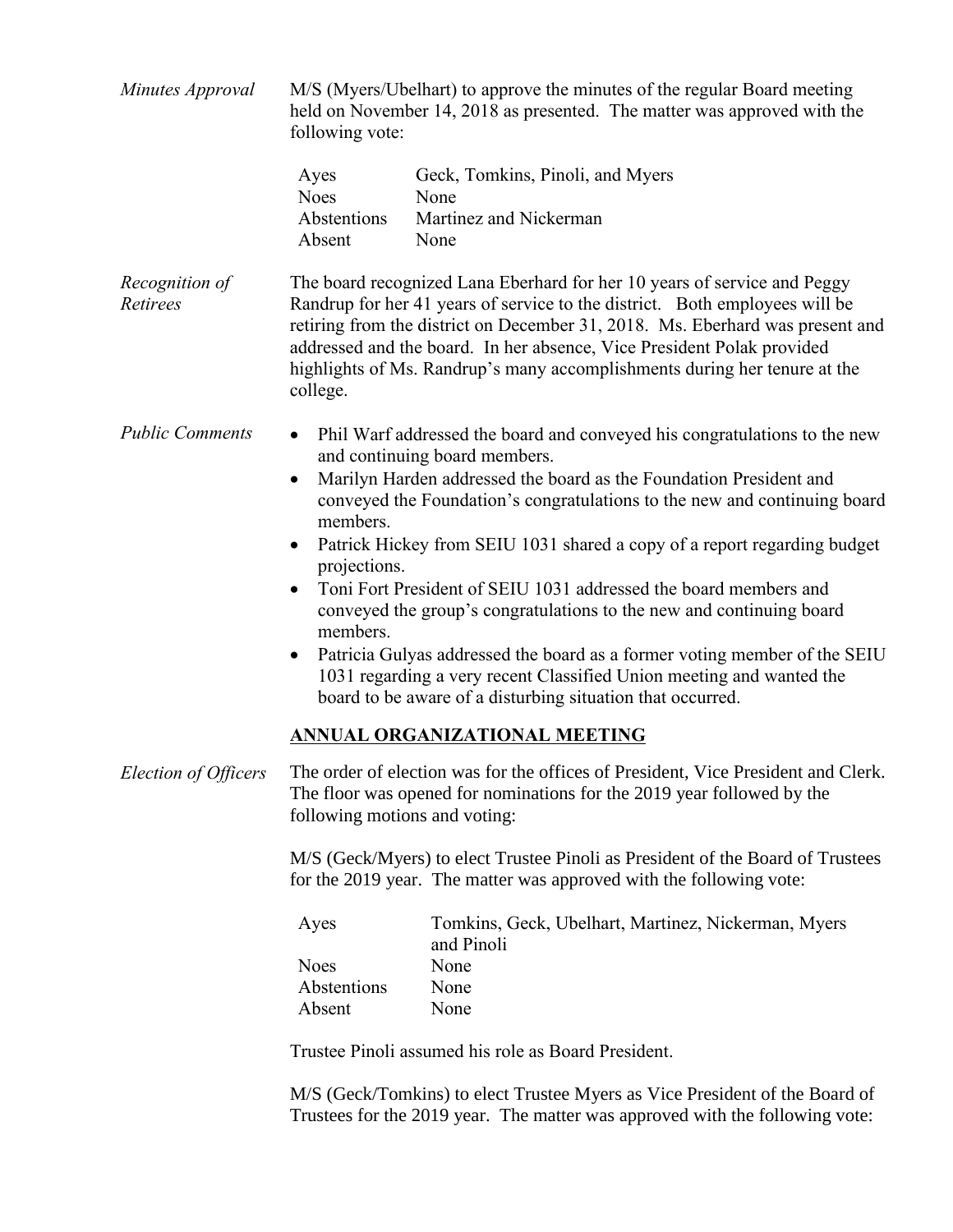|                                 | Ayes<br><b>Noes</b><br>Abstentions<br>Absent                                                                                                                                                                                                                                   | and Pinoli<br>None<br>None<br>None                                |                          | Tomkins, Geck, Ubelhart, Martinez, Nickerman, Myers                       |
|---------------------------------|--------------------------------------------------------------------------------------------------------------------------------------------------------------------------------------------------------------------------------------------------------------------------------|-------------------------------------------------------------------|--------------------------|---------------------------------------------------------------------------|
|                                 | M/S (Ubelhart/Myers) to elect Trustee Nickerman as Clerk of the Board of<br>Trustees for the 2019 year. The matter was approved with the following vote:                                                                                                                       |                                                                   |                          |                                                                           |
|                                 | Ayes                                                                                                                                                                                                                                                                           | Tomkins, Geck, Ubelhart, Martinez, Nickerman, Myers<br>and Pinoli |                          |                                                                           |
|                                 | <b>Noes</b><br>Abstentions<br>Absent                                                                                                                                                                                                                                           | None<br>None<br>None                                              |                          |                                                                           |
| 2019 Meeting Dates<br>and Times | The proposed meeting dates for 2019 were presented as follows:                                                                                                                                                                                                                 |                                                                   |                          |                                                                           |
|                                 | January 16 – board workshop                                                                                                                                                                                                                                                    |                                                                   | February 13              | March 13                                                                  |
|                                 | only - no regular meeting                                                                                                                                                                                                                                                      |                                                                   |                          |                                                                           |
|                                 | April 10                                                                                                                                                                                                                                                                       |                                                                   | May 8                    | June 12                                                                   |
|                                 | $July - no meeting$<br>October 9                                                                                                                                                                                                                                               |                                                                   | August 14<br>November 13 | September 11<br>December 11                                               |
|                                 |                                                                                                                                                                                                                                                                                |                                                                   |                          | (organizational meeting)                                                  |
|                                 | The April meeting would be held at the North County Center, the June meeting<br>at the Lake Center and the September meeting at the Coast Center.                                                                                                                              |                                                                   |                          |                                                                           |
|                                 | With the exception of the workshop to be held in January, workshops and study<br>sessions are not reflected in this schedule. Board members will provide a list of<br>dates that will work for their individual schedules to enable planning for these<br>additional meetings. |                                                                   |                          |                                                                           |
|                                 | At the suggestion of Trustee Pinoli, an invitation will be sent to the Foundation<br>Board members to attend the January 16, 2019 workshop.                                                                                                                                    |                                                                   |                          |                                                                           |
|                                 | M/S (Nickerman/Geck) to approve the 2019 dates as presented and discussed.<br>The motion was approved with the following vote:                                                                                                                                                 |                                                                   |                          |                                                                           |
|                                 | Ayes                                                                                                                                                                                                                                                                           | and Pinoli                                                        |                          | Tomkins, Geck, Ubelhart, Martinez, Nickerman, Myers                       |
|                                 | <b>Noes</b>                                                                                                                                                                                                                                                                    | None                                                              |                          |                                                                           |
|                                 | Abstentions                                                                                                                                                                                                                                                                    | None                                                              |                          |                                                                           |
|                                 | Absent                                                                                                                                                                                                                                                                         | None                                                              |                          |                                                                           |
|                                 | PRESIDENT AND ADMINISTRATION REPORT<br>A written report was presented by Superintendent/President Reyes.                                                                                                                                                                       |                                                                   |                          |                                                                           |
|                                 | <b>CONSENT AGENDA</b>                                                                                                                                                                                                                                                          |                                                                   |                          | M/S (Geck/Myers) Board of Trustees does hereby approve the Consent Agenda |

as presented. The consent agenda was approved with the following vote: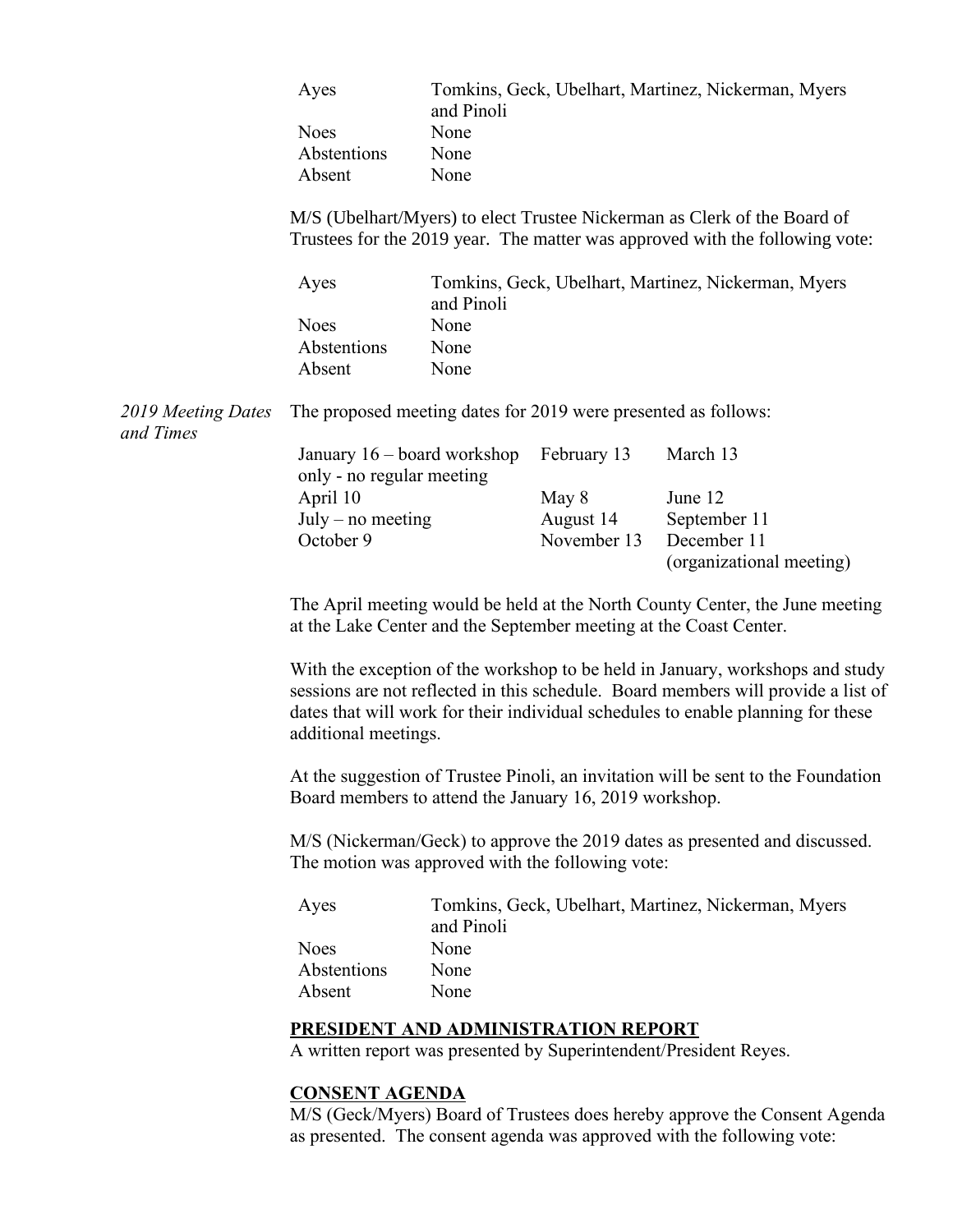| Ayes        | Geck, Tomkins, Pinoli, Martinez, Nickerman, Ubelhart and |
|-------------|----------------------------------------------------------|
|             | Myers                                                    |
| <b>Noes</b> | None                                                     |
| Abstentions | None                                                     |
| Absent      | <b>None</b>                                              |

Items with an asterisk \* were approved by one motion as the Consent Agenda.

# **Personnel**

| $Employment -$<br>Short-Term Non<br>Continuing (STNC)<br><b>Employees</b> | *RESOLVED, That the Mendocino-Lake Community College District Board of<br>Trustees does hereby ratify the employment of the short-term non-continuing<br>(STNC) employees as submitted and presented at the meeting pending receipt<br>of all necessary employment eligibility requirements.                              |
|---------------------------------------------------------------------------|---------------------------------------------------------------------------------------------------------------------------------------------------------------------------------------------------------------------------------------------------------------------------------------------------------------------------|
| $Employment - Part-$<br>Time Faculty                                      | *RESOLVED, That the Mendocino-Lake Community College District Board of<br>Trustees does hereby approve the list of part-time faculty as submitted and<br>presented at the meeting pending receipt of all necessary employment eligibility<br>requirements.                                                                |
| <i>Volunteers</i>                                                         | *RESOLVED, That the Mendocino-Lake Community College District Board of<br>Trustees does hereby approve the list of volunteers as submitted and presented<br>at the meeting.                                                                                                                                               |
| $Employment - Full$<br>Time Temporary<br>Faculty                          | *RESOLVED, That the Mendocino-Lake Community College District Board of<br>Trustees does hereby approve employment of Joseph Harrington, Full-Time<br>Temporary Faculty, Spanish, effective January 22, 2019 through May 24, 2019<br>as presented pending receipt of all necessary employment eligibility<br>requirements. |
| $Employment -$<br>Classified                                              | *RESOLVED, That the Mendocino-Lake Community College District Board of<br>Trustees does hereby employ Michael Ayers, Programmer/Analyst, Sr.<br>effective January 14, 2019 as presented pending receipt of all necessary<br>employment eligibility requirements.                                                          |
| Administrator<br>$Contract -$<br>Classified<br>Administrator              | *RESOLVED, That the Mendocino-Lake Community College District Board of<br>Trustees does hereby approve the Classified Administrator contract for Yuliana<br>Sandoval, Director of Financial Aid and EOPS as presented.                                                                                                    |
| Resignation/Retire<br>ment - Classified                                   | *RESOLVED, That the Mendocino-Lake Community College District Board of<br>Trustees does hereby ratify the resignation of Jennifer Woo, Center<br>Assistant/Coast Center and Lana Eberhard, Foundation Marketing/Program<br>Specialist as presented.                                                                       |
| Resignation/Retire<br>$ment-Management$<br>Supervisory<br>Confidential    | *RESOLVED, That the Mendocino-Lake Community College District Board of<br>Trustees does hereby ratify the resignation of Peggy Randrup, North County<br>Center Operations Supervisor as presented.                                                                                                                        |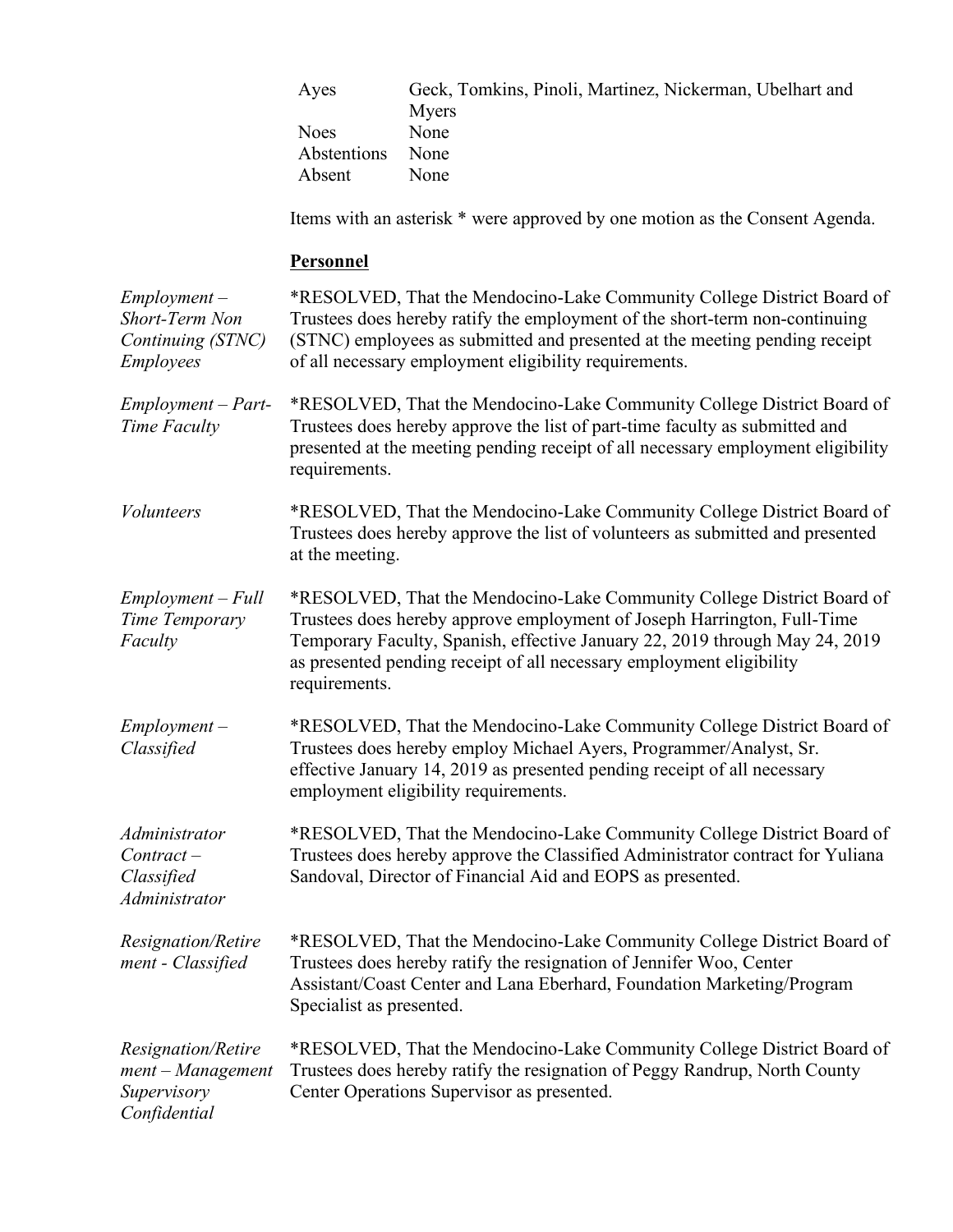| Fiscal Report as of<br>October 31, 2018      | <b>Other Items</b><br>*RESOLVED, That the Mendocino-Lake Community College District Board of<br>Trustees does hereby accept the fiscal report as of October 31, 2018 as<br>presented.                                                                                                                                                                                            |                                                                                                                                                                                                                                                               |  |
|----------------------------------------------|----------------------------------------------------------------------------------------------------------------------------------------------------------------------------------------------------------------------------------------------------------------------------------------------------------------------------------------------------------------------------------|---------------------------------------------------------------------------------------------------------------------------------------------------------------------------------------------------------------------------------------------------------------|--|
| Donations                                    | Montes as presented.                                                                                                                                                                                                                                                                                                                                                             | *RESOLVED, That the Mendocino-Lake Community College District Board of<br>Trustees does hereby accept the donated items from Jim Harden and Rebecca                                                                                                           |  |
| 2017-2018 Audit<br>Report                    | <b>ACTION ITEMS</b><br>Steven Curie, CPA Manager representing CWDL presented the 2017-2018<br>fiscal year audit report to the Board of Trustees.                                                                                                                                                                                                                                 |                                                                                                                                                                                                                                                               |  |
|                                              | After reviewing the information presented and discussion, the board took the<br>following action:                                                                                                                                                                                                                                                                                |                                                                                                                                                                                                                                                               |  |
|                                              |                                                                                                                                                                                                                                                                                                                                                                                  | M/S (Geck/Myers) that the Mendocino-Lake Community College District<br>Board of Trustees does hereby formally receive the Mendocino-Lake<br>Community College District Audit Report for the year ended June 30, 2018 as<br>presented with the following vote: |  |
|                                              | Ayes                                                                                                                                                                                                                                                                                                                                                                             | Geck, Tomkins, Ubelhart, Myers, Pinoli, Martinez and<br>Nickerman                                                                                                                                                                                             |  |
|                                              | <b>Noes</b><br>Abstentions<br>Absent                                                                                                                                                                                                                                                                                                                                             | None<br>None<br>None                                                                                                                                                                                                                                          |  |
| 2019-20 Non<br><b>Resident Tuition</b>       |                                                                                                                                                                                                                                                                                                                                                                                  | After reviewing the information provided, the board took the following action:                                                                                                                                                                                |  |
|                                              | M/S (Myers/Ubelhart) that the Board of Trustees of the Mendocino-Lake<br>Community College District does hereby authorize the Assistant<br>Superintendent/Vice President of Administrative Services to set the 2019-20<br>non-resident tuition fee once the information is provided by the Chancellor's<br>Office as presented. The motion was approved with the following vote: |                                                                                                                                                                                                                                                               |  |
|                                              | Ayes                                                                                                                                                                                                                                                                                                                                                                             | Geck, Tomkins, Ubelhart, Myers, Pinoli, Martinez and                                                                                                                                                                                                          |  |
|                                              | <b>Noes</b><br>Abstentions<br>Absent                                                                                                                                                                                                                                                                                                                                             | Nickerman<br>None<br>None<br>None                                                                                                                                                                                                                             |  |
| Notification of<br>$Classified \, Layoffs$ – | After reviewing the information provided and ensuing discussion, the board<br>took the following action:                                                                                                                                                                                                                                                                         |                                                                                                                                                                                                                                                               |  |
| Resolution 12-18-<br>01                      | M/S (Geck/Tomkins) that the Board of Trustees of the Mendocino-Lake<br>Community College District does hereby adopt resolution 12-18-01 and directs<br>the Superintendent/President to send lay-off notices to those individuals<br>currently employed in Prop 39 categorically-funded positions as presented. The<br>motion was approved with the following vote:               |                                                                                                                                                                                                                                                               |  |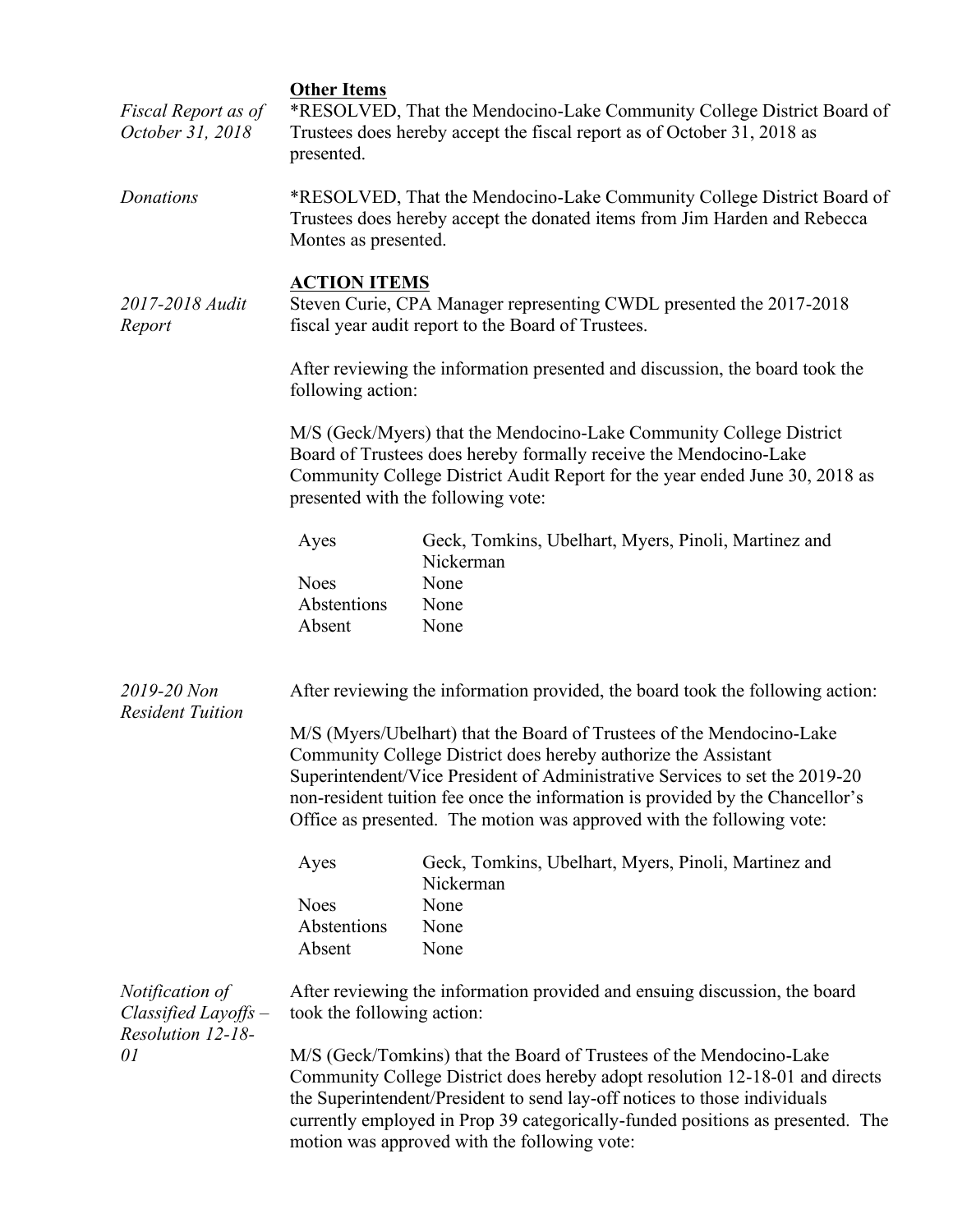|                                                                       | Ayes                                                                                                                                                                                    | Geck, Tomkins, Ubelhart, Myers, Pinoli, Martinez and<br>Nickerman                                                                                                                                                                                                                                                                                                                                                                            |  |
|-----------------------------------------------------------------------|-----------------------------------------------------------------------------------------------------------------------------------------------------------------------------------------|----------------------------------------------------------------------------------------------------------------------------------------------------------------------------------------------------------------------------------------------------------------------------------------------------------------------------------------------------------------------------------------------------------------------------------------------|--|
|                                                                       | <b>Noes</b>                                                                                                                                                                             | None                                                                                                                                                                                                                                                                                                                                                                                                                                         |  |
|                                                                       | Abstentions                                                                                                                                                                             | None                                                                                                                                                                                                                                                                                                                                                                                                                                         |  |
|                                                                       | Absent                                                                                                                                                                                  | None                                                                                                                                                                                                                                                                                                                                                                                                                                         |  |
| Disaster Relief and<br>Emergency<br>$Assistance -$                    | took the following action:                                                                                                                                                              | After reviewing the information provided and ensuing discussion, the board                                                                                                                                                                                                                                                                                                                                                                   |  |
| Resolution 12-18-<br>02                                               |                                                                                                                                                                                         | M/S (Myers/Martinez) that the Board of Trustees of the Mendocino-Lake<br>Community College District does hereby adopt resolution 12-18-02 and directs<br>the Superintendent/President to provide information to the Federal Emergency<br>Management Agency (FEMA), Governor's Office of Emergency Services,<br>Mendocino County and Lake County pertaining to any disaster as presented.<br>The motion was approved with the following vote: |  |
|                                                                       | Ayes                                                                                                                                                                                    | Geck, Tomkins, Ubelhart, Myers, Pinoli, Martinez and<br>Nickerman                                                                                                                                                                                                                                                                                                                                                                            |  |
|                                                                       | <b>Noes</b>                                                                                                                                                                             | None                                                                                                                                                                                                                                                                                                                                                                                                                                         |  |
|                                                                       | Abstentions                                                                                                                                                                             | None                                                                                                                                                                                                                                                                                                                                                                                                                                         |  |
|                                                                       | Absent                                                                                                                                                                                  | None                                                                                                                                                                                                                                                                                                                                                                                                                                         |  |
| Northern California                                                   | After reviewing the information provided and ensuing discussion, the board                                                                                                              |                                                                                                                                                                                                                                                                                                                                                                                                                                              |  |
| <b>Community College</b><br>Self Insurance                            | took the following action:                                                                                                                                                              |                                                                                                                                                                                                                                                                                                                                                                                                                                              |  |
| <b>Authority</b>                                                      | M/S (Nickerman/Martinez) that the Board of Trustees of the Mendocino-Lake<br>Community College District does hereby adopt resolution 12-18-03                                           |                                                                                                                                                                                                                                                                                                                                                                                                                                              |  |
| $(NCCCSIA) -$                                                         |                                                                                                                                                                                         |                                                                                                                                                                                                                                                                                                                                                                                                                                              |  |
| Resolution 12-18-<br>$03$ – Designation of                            | Designation of District Alternate which designates MacAdam Lojowsky as the                                                                                                              |                                                                                                                                                                                                                                                                                                                                                                                                                                              |  |
| Alternate                                                             | official alternate from Mendocino College to attend the Northern California<br>Community College Self Insurance Authority meetings.                                                     |                                                                                                                                                                                                                                                                                                                                                                                                                                              |  |
|                                                                       | Ayes                                                                                                                                                                                    | Geck, Tomkins, Ubelhart, Myers, Pinoli, Martinez and<br>Nickerman                                                                                                                                                                                                                                                                                                                                                                            |  |
|                                                                       | <b>Noes</b>                                                                                                                                                                             | None                                                                                                                                                                                                                                                                                                                                                                                                                                         |  |
|                                                                       | Abstentions                                                                                                                                                                             | None                                                                                                                                                                                                                                                                                                                                                                                                                                         |  |
|                                                                       | Absent                                                                                                                                                                                  | None                                                                                                                                                                                                                                                                                                                                                                                                                                         |  |
| <b>Board Policy</b><br>Additions and<br>Revisions - Second<br>Reading | After reviewing the information presented and discussion, the board took the<br>following action:                                                                                       |                                                                                                                                                                                                                                                                                                                                                                                                                                              |  |
|                                                                       | M/S (Myers/Geck) that the Board of Trustees of the Mendocino-Lake<br>Community College District does hereby adopt Board policies 5015 and 5110<br>as presented with the following vote: |                                                                                                                                                                                                                                                                                                                                                                                                                                              |  |
|                                                                       | Ayes                                                                                                                                                                                    | Geck, Tomkins, Ubelhart, Myers, Pinoli, Martinez and<br>Nickerman                                                                                                                                                                                                                                                                                                                                                                            |  |
|                                                                       | <b>Noes</b>                                                                                                                                                                             | None                                                                                                                                                                                                                                                                                                                                                                                                                                         |  |
|                                                                       | Abstentions                                                                                                                                                                             | None                                                                                                                                                                                                                                                                                                                                                                                                                                         |  |
|                                                                       | Absent                                                                                                                                                                                  | None                                                                                                                                                                                                                                                                                                                                                                                                                                         |  |
|                                                                       |                                                                                                                                                                                         |                                                                                                                                                                                                                                                                                                                                                                                                                                              |  |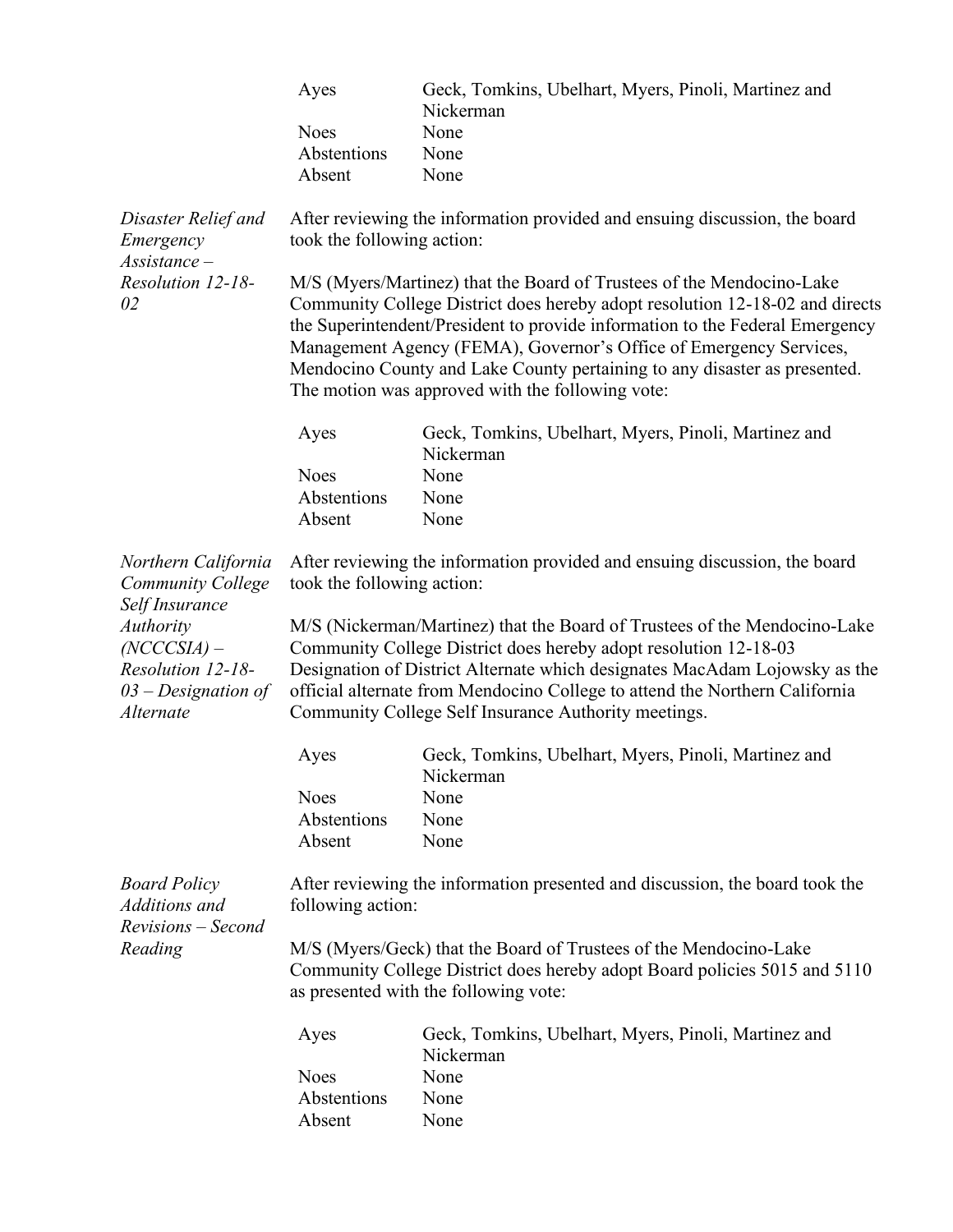| $Big$ Picture $-$<br>Program and<br>Initiative Overview                                                  | Vice President of Academic Affairs Polak and Vice President of Student<br>Services Velasco presented an overview of programs currently in place at<br>Mendocino College. They also presented a recap of several of the mandated<br>initiatives the college has implemented as well as several which will be<br>implemented in the near future.                                                                                                                                                                                                                                                                                       |  |  |
|----------------------------------------------------------------------------------------------------------|--------------------------------------------------------------------------------------------------------------------------------------------------------------------------------------------------------------------------------------------------------------------------------------------------------------------------------------------------------------------------------------------------------------------------------------------------------------------------------------------------------------------------------------------------------------------------------------------------------------------------------------|--|--|
|                                                                                                          | <b>INFORMATIONAL REPORTS</b>                                                                                                                                                                                                                                                                                                                                                                                                                                                                                                                                                                                                         |  |  |
| Mendocino College<br>Foundation, Inc.                                                                    | A written informational report was submitted by the Executive Director of the<br>Mendocino College Foundation. She stated she had nothing to add.                                                                                                                                                                                                                                                                                                                                                                                                                                                                                    |  |  |
| Friends of the<br>Mendocino College<br>Coastal Field<br><b>Station and Natural</b><br>Sciences Affiliate | A written report was submitted by Steve Cardimona and stated had nothing<br>additional to share.                                                                                                                                                                                                                                                                                                                                                                                                                                                                                                                                     |  |  |
| <b>Constituents Group</b><br>Reports                                                                     | <b>Academic Senate</b><br>A written report was submitted by Academic Senate President Catherine<br>Indermill. She stated she had nothing to add to her report.                                                                                                                                                                                                                                                                                                                                                                                                                                                                       |  |  |
|                                                                                                          | <b>Classified Senate</b><br>A written report was submitted by Classified Senate President Tony Novelli.<br>He added the Classified FunRaiser raised approximately \$3,600 which will be<br>awarded to students in the form of scholarships. He also added that classified<br>staff members participated in the Ruffalo, Noel Levitz workshop on December<br>$7th$ .                                                                                                                                                                                                                                                                  |  |  |
|                                                                                                          | <b>Management/Supervisory/Confidential</b><br>A written report was submitted by Management/Supervisory/Confidential<br>President Matthew Gordon. He welcomed the new trustees and congratulated<br>the re-elected trustees.                                                                                                                                                                                                                                                                                                                                                                                                          |  |  |
| <b>Student Housing</b>                                                                                   | An update on the current status of student housing was provided by<br>Superintendent/President Reyes. We anticipate receipt of an updated pro forma<br>in approximately the next two weeks. Superintendent/President Reyes will<br>share that information with the trustees once he receives it.                                                                                                                                                                                                                                                                                                                                     |  |  |
| Campus Climate<br>and Student<br>Engagement<br>Update                                                    | Superintendent/President Reyes provided an update on the work to be<br>completed as a result of the campus climate and student engagement surveys.<br>The December 7 <sup>th</sup> session with Dr. Trites from Ruffalo, Noel Levitz was a<br>planning session workshop which included participants from the Academic<br>Senate, the Classified Senate and the Management group. The topics of<br>discussion covered both the climate survey as well as the student engagement<br>surveys. He is now preparing a report from his visit which will be submitted to<br>the board members and college constituents once it is received. |  |  |